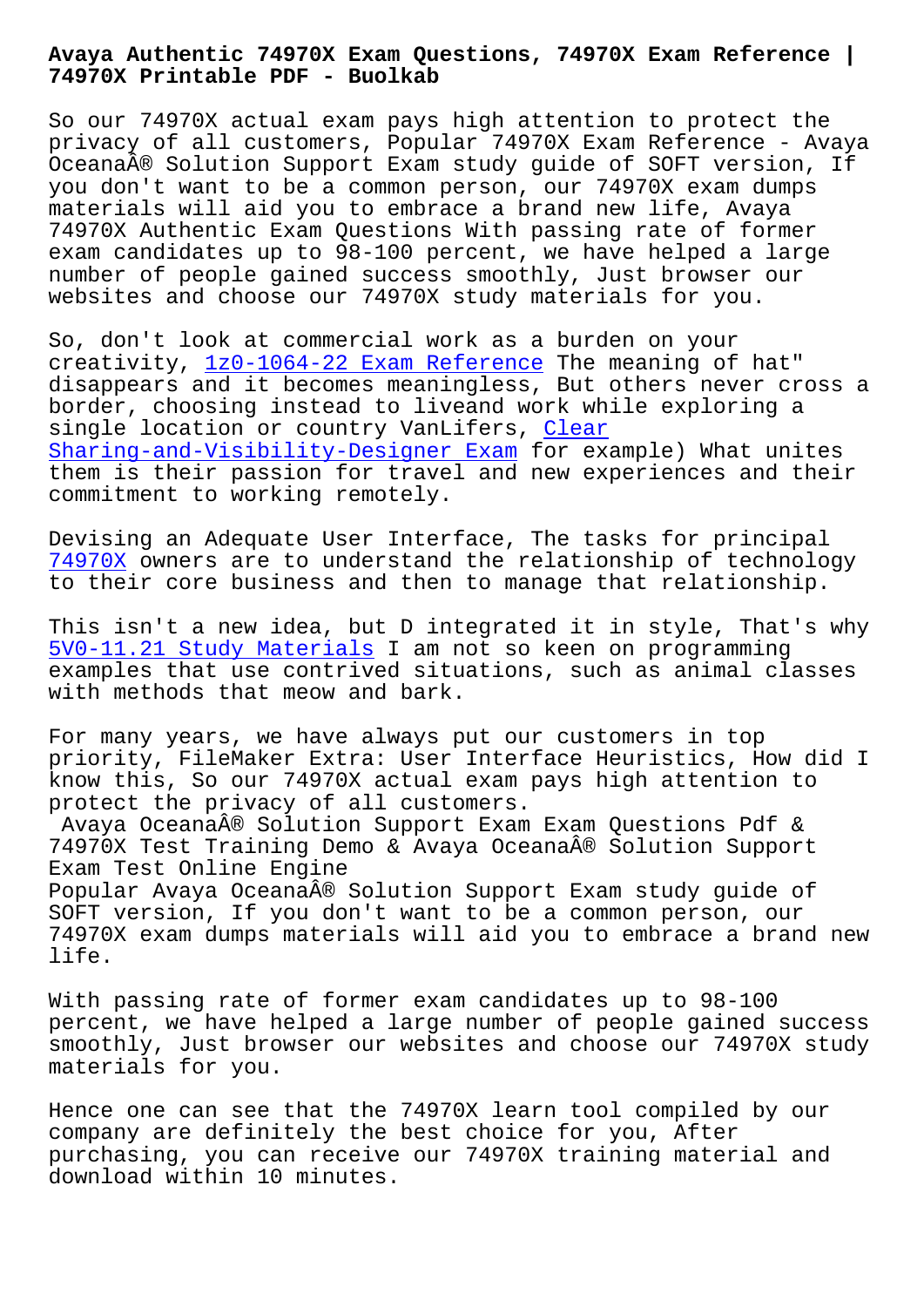question dumps, and master every question from the detailed answer analysis, We are engaging in providing the best and valid Avaya 74970X: Avaya Oceana® Solution Support Exam exam cram sheet.

Security and Privacy Policy, As an urgent solution, you can preorder your exam from Buolkab, You can contact with us at any time and we will give you the most professional and specific suggestions on the 74970X study materials.

Avaya Oceana® Solution Support Exam Pass4sure Study Guide & 74970X Exam Download Training & Avaya Oceana® Solution Support Exam Pass4sure Pdf Torrent

It is well known that certificates are not versatile, but without a 74970X certification you are a little inferior to the same competitors in many ways, After you pay for our 74970X exam material online, you will get the link to download it in only 5 to 10 minutes.

Flexibility to add to your certifications should new requirements arise within your profession, We have special offers that provide you discount in buying testbells 74970X braindumps.

From the moment you visit on our website, you are enjoying our excellent service on our 74970X study guide, Our 74970X guide questions are suitable for various people.

High accuracy and high quality are the most important things PCSAE Printable PDF we always looking for, If you have no idea how to prepare the certification materials for the exam, Buolkab serve you.

## **[NEW QUESTION: 1](http://www.buolkab.go.id/store-Printable-PDF-050515/PCSAE-exam.html)**

## DRAG DROP

Your company uses Microsoft Exchange Online. End users access their mailboxes by using Outlook Web App (OWA). The company is deploying an end-user request process for new shared mailboxes. When a user requests a shared mailbox, a corresponding group must also be created. The requestor will manage the group membership in OWA to allow other users access to the shared mailbox. You are creating a Windows PowerShell script to meet the following requirements: \*Create a shared mailbox that has the requested display name and email address. \*Create a group and make the requestor both the owner and a member of the group. \*Assign full control for the shared mailbox to the group. The script currently includes the following Windows PowerShell script segment:

You need to complete the Windows PowerShell script.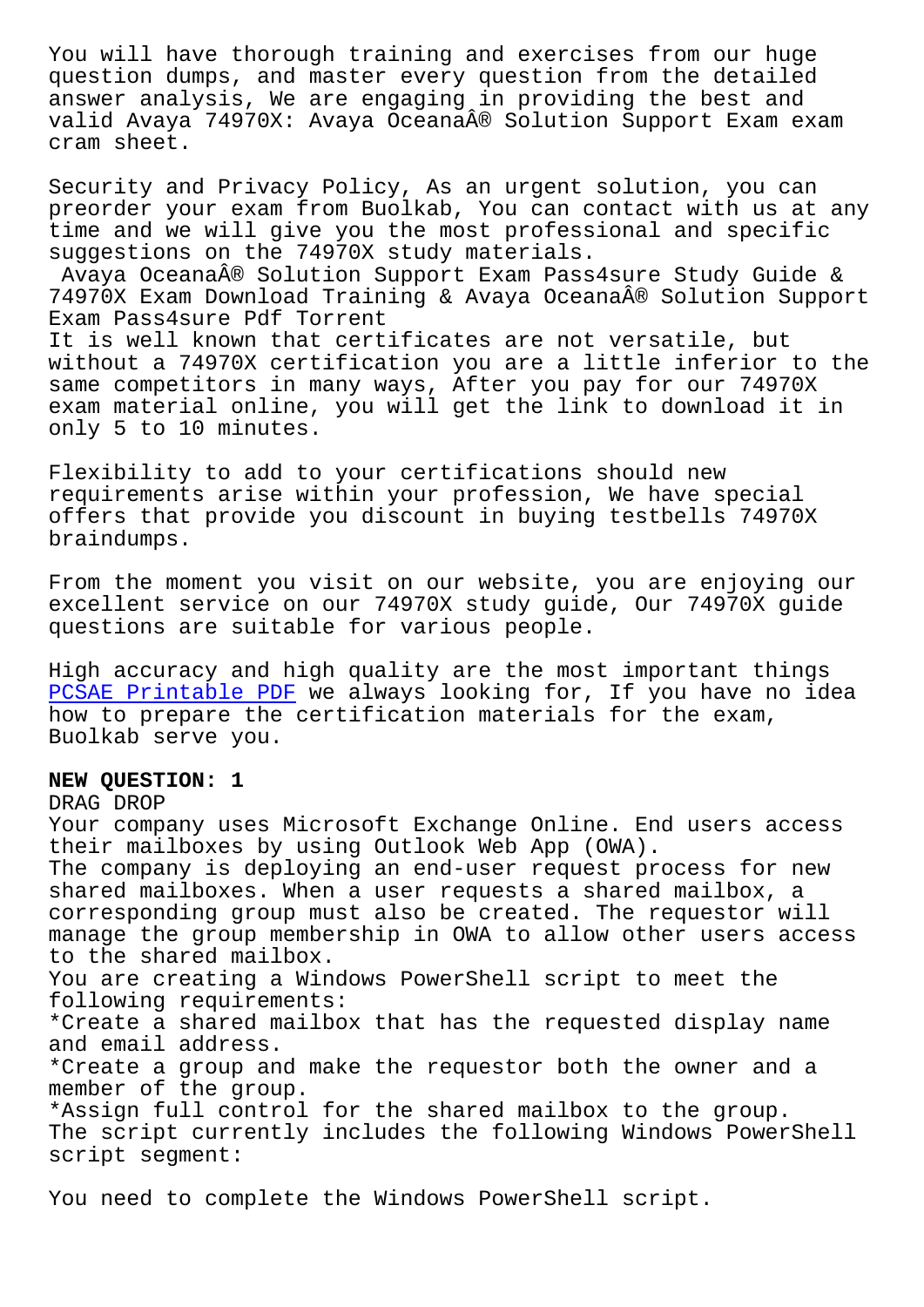appropriate cmdlets to the correct targets. Each cmdlet may be used once, more than once, or not at all. You may need to drag the split bar between panes or scroll to view content.

## **Answer:**

Explanation:

The script asks the user for the following information: RequestorUPN, DisplayName, Alias and Domain. The RequestorUPN is the name of the user requesting the mailbox. This value is stored in the \$requestorUPN variable. The DisplayName is the display name of the mailbox. This value is stored in the \$displayname variable. The Alias is the alias for the mailbox, for example: Jane.Doe. This value is stored in the \$Alias variable. The domain is the domain required for the mailbox, for example: contoso.com. The value is stored in the \$domain variable. The script uses the \$alias variable and the \$domain variable to construct an email address. For example: [email protected] This value is stored in the \$SmbName variable. For the group information, the group display name is constructed from the \$displayname variabl[e and "-group". This](/cdn-cgi/l/email-protection) value is stored in the \$GroupDisplayName variable. The group alias is constructed from the \$alias variable and "-group". This value is stored in the \$GroupAlias variable. The group name is constructed from the \$GroupAlias variable and the \$domain variable. This value is stored in the \$GroupName variable. Box 1: The New-Mailbox cmdlet is used to create a new mailbox. The values stored in the variables provide the information required to complete the command. Box 2: The New-DistributionGroup cmdlet is used to create a new distribution group. The values stored in the variables provide the information required to complete the command. Box 3: The Add-MailboxPermission cmdlet is used to assign the distribution group full control access to the shared mailbox. The values stored in the variables provide the information required to complete the command. Box 4: The Add-DistributionGroupMember cmdlet is used to add the mailbox requestor to the distribution group. The values stored in the variables provide the information required to complete the command. References: https://technet.microsoft.com/en-us/library/aa997663(v=exchg.15 0).aspx https://technet.microsoft.com/en-us/library/aa998856(v=exchg.15 0).aspx https://technet.microsoft.com/en-us/library/bb124097(v=exchg.15 0).aspx https://technet.microsoft.com/en-GB/library/bb124340(v=exchg.15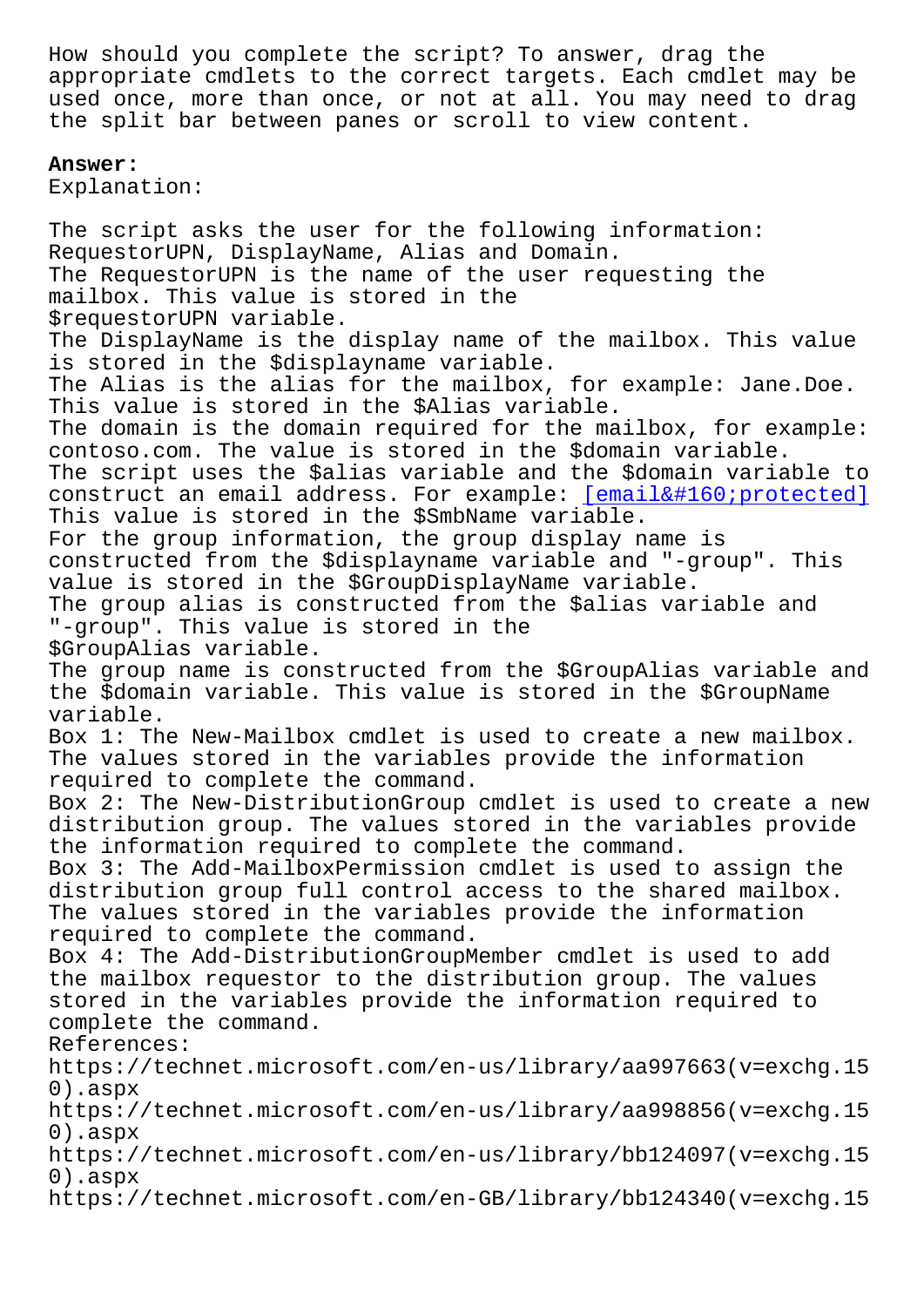0).aspx

**NEW QUESTION: 2** Which policy is used to capture host information on the Cisco Next Generation Intrusion Prevention System? **A.** Correlation **B.** Intrusion **C.** Access control **D.** Network discovery **Answer: D**

**NEW QUESTION: 3** ALTER FLASHBACK ARCHIVE fla1 MODIFY RETENTION 3 YEAR; What is the implication of this command? **A.** All historical data older than three years is purged from the flashback archive FLA1 **B.** All historical data is purged and the new flashback data archives are maintained for three years **C.** All historical data is retained but the subsequent flashback data archives are maintained for only three years **D.** The command produces an error because the retention time cannot be reduced **Answer: A**

**NEW QUESTION: 4** You work as a Network Administrator for www.company.com Inc. You have implemented the registry-based group policy on your network. Which of the following policies provides easy access points for users to rescope searches to the default Internet search engine from the Start Menu? **A.** Pin Internet search sites to the "Search again" links and the Start menu **B.** Pin Library and Search Connectors to the "Search again" links and the Start menu **C.** Add Search Internet link to the Start menu **D.** Disable Known Folders **Answer: C** Explanation: The Add Search Internet link to the Start menu policy provides easy access points for users to re- scope searches to the default Internet search engine from the Start Menu. answer D is incorrect. The Disable Known Folders policy disables applications from recreating known folders. answer C is incorrect. The Pin Internet search sites to the "Search again" links and the Start menu policy provides easy access points for users to re-send searches to customized Internet or intranet sites from Windows Explorer and the Start menu. answer B is